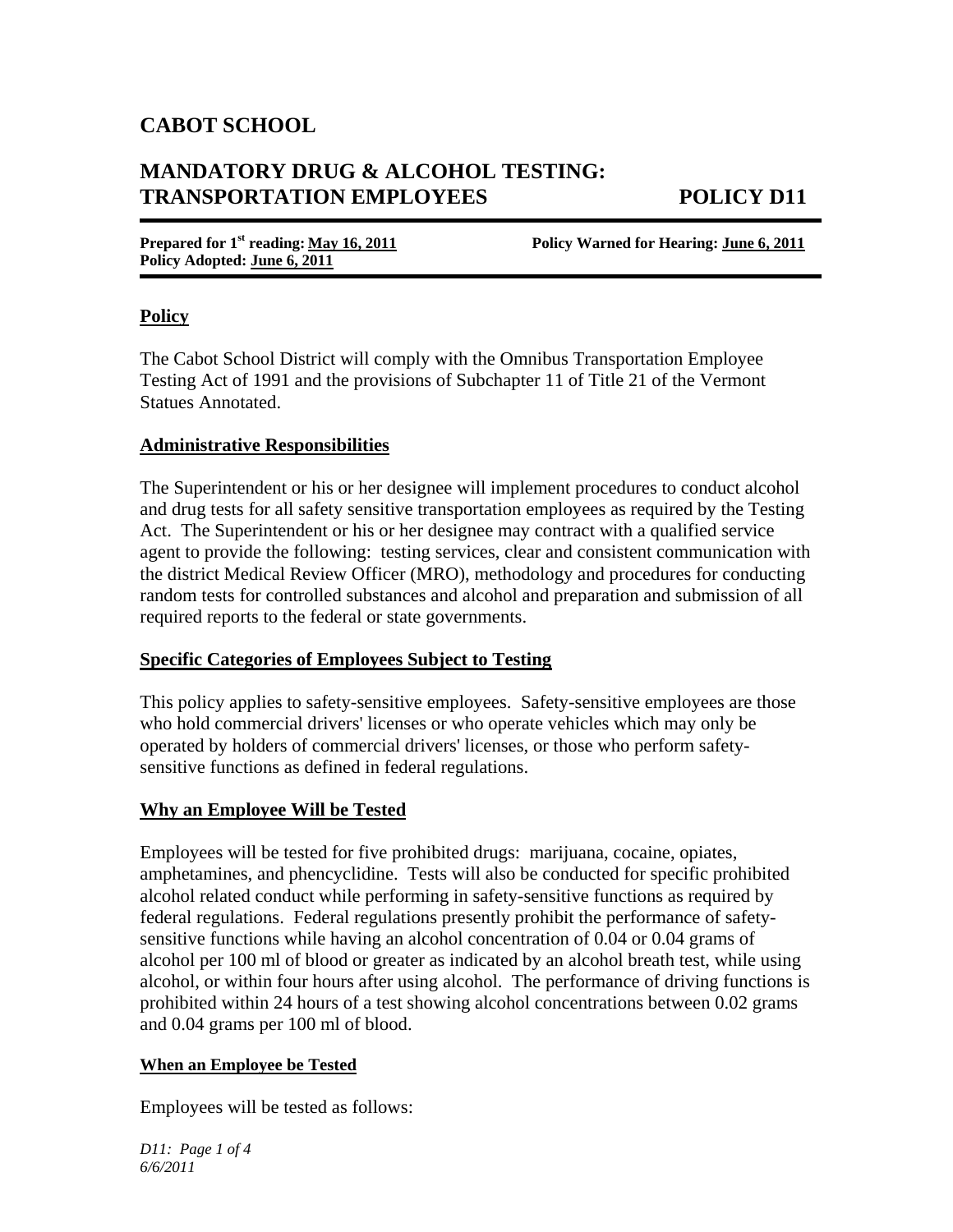- A. Pre-employment tests will be conducted before applicants are hired or after an offer to hire, but before actually performing safety-sensitive functions for the first time. Employees will also be tested when transferring from a non-safety sensitive position to a safety-sensitive position.
- B. Post-accident tests will be conducted after accidents (as defined by federal regulation) on employees whose performance could have contributed to the accident.
- C. Reasonable suspicion tests will be conducted when a trained supervisor observes behavior or appearance that is characteristic of alcohol misuse or prohibited drug use.
- D. Random tests will be conducted on an unannounced basis just before, during or just after performance of safety-sensitive functions.
- E. Return to duty and follow-up tests will be conducted when an individual who has violated prohibited alcohol or drug conduct standards returns to performing safety sensitive duties. Follow-up tests will be unannounced and at least 6 tests will be conducted in the first 12 months after an employee returns to duty. Follow-up testing may be extended for up to 60 months following return to duty.

### **Over-the-counter medications**

Over-the-counter medications and other substances may result in a positive test result. A positive test result will subject an employee to the consequence of drug use as provided in paragraph 10 of this policy.

#### **Refusal to Take Tests**

Refusal to submit to testing as required by this policy will constitute a verified positive drug or alcohol test result. An employee who refuses a required test will be subject to the same sanctions as an employee who tests positively for drug or alcohol misuse.

### **Removal from Safety-Sensitive Functions Prior to Test Administration or Return of Test Results**

Employees will be immediately removed from safety-sensitive functions when a trained supervisor observes behavior or appearance that is characteristic of alcohol misuse or prohibited drug use, or after the occurrence of an accident that requires a post-accidenttest.

#### **Consequences of Alcohol Misuse**

Employees who engage in prohibited alcohol conduct will, at a minimum, be immediately removed from safety sensitive functions. Employees who have engaged in

*D11: Page 2 of 4 6/6/2011*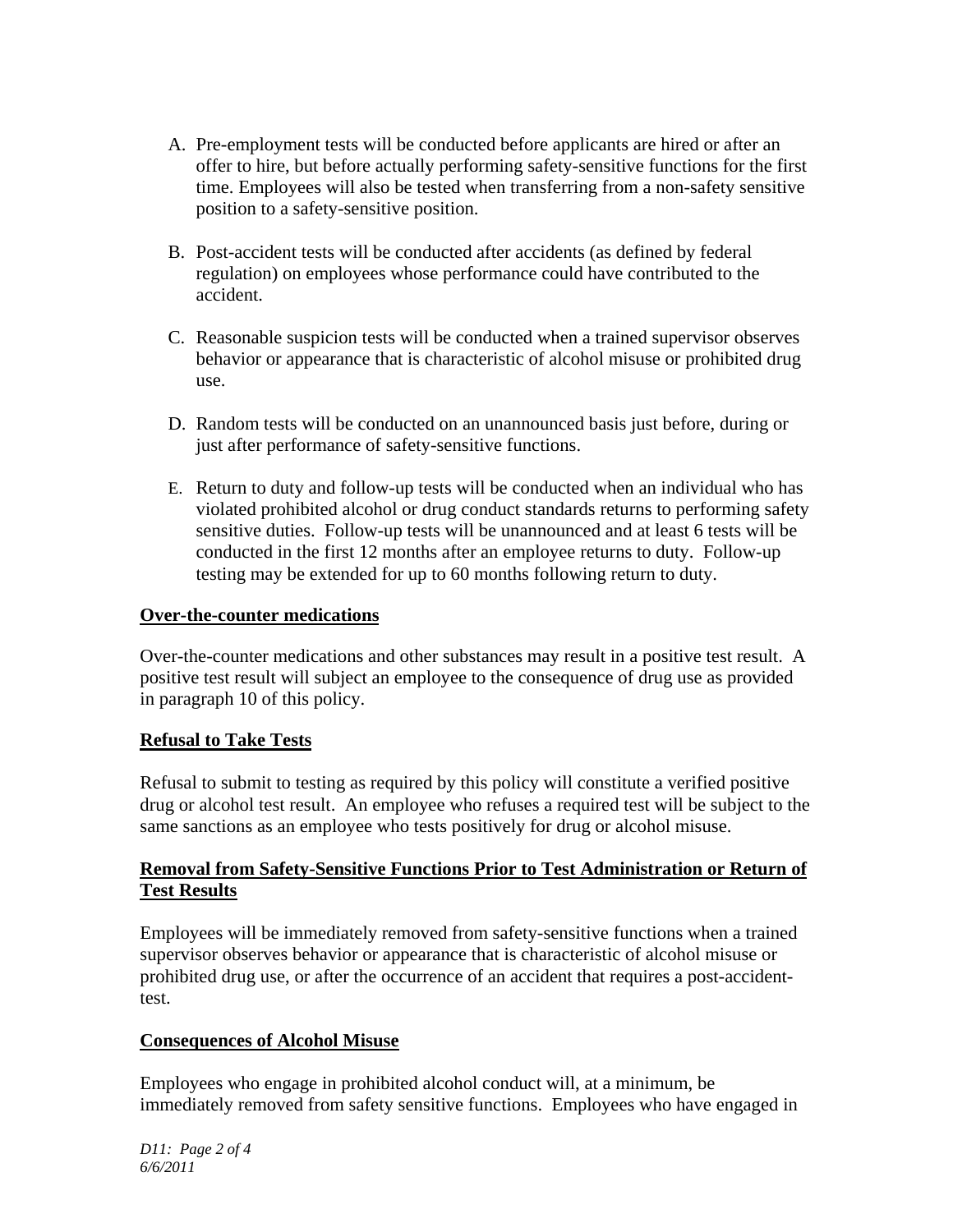alcohol misuse will not be returned to safety-sensitive duties until they have been evaluated by a substance abuse professional designated by the District and have complied with any treatment recommendations to assist them with an alcohol problem. In addition, employees who engage in prohibited alcohol conduct may be subject to further disciplinary action, up to and including dismissal.

### **Consequences of Drug Use**

Employees who test positively for drug use will, at a minimum, be immediately removed from safety sensitive duty when a physician designated as the District's Medical Review Officer has interviewed the employee and determined that the positive drug test resulted from the unauthorized use of a controlled substance. If the positive test result is determined by the Medical Review Officer to be caused by the authorized use of a controlled substance, the employee will not be removed from the safety-sensitive position. An employee will not be returned to safety-sensitive duties until he/she has been evaluated by a substance abuse professional designated by the District or a Medical Review Officer, has complied with rehabilitation recommendations, and has a negative result on a return to duty test. Follow-up testing will be conducted to monitor the returned employee's continued abstinence from drug use. In addition, employees who engage in the unauthorized use of controlled substances may be subject to disciplinary action up to and including dismissal.

### **Employee Education Programs**

The Superintendent or his or her designee will provide information and educational materials to safety-sensitive employees and supervisors of safety-sensitive employees on the consequences of drug and alcohol abuse and treatment resources in accord with the requirements of the Testing Act. At a minimum, supervisors of safety sensitive employees will annually be required to attend at least one hour of training on the signs and symptoms of drug use and an additional hour on the signs and symptoms of alcohol abuse.

### **Rehabilitation and Treatment Programs**

Unless otherwise agreed through collective bargaining with employees, the District will not pay for the rehabilitation and treatment of any employee who has tested positive for drug or alcohol use, whether or not such rehabilitation and treatment is made a precondition of that employee's continued employment or return to a safety-sensitive position.

### **Cost of Testing**

Unless otherwise agreed through collective bargaining with employees, the District will pay for tests required by the Testing Act or this policy.

## **Dissemination of Policy Procedures**

*D11: Page 3 of 4 6/6/2011*